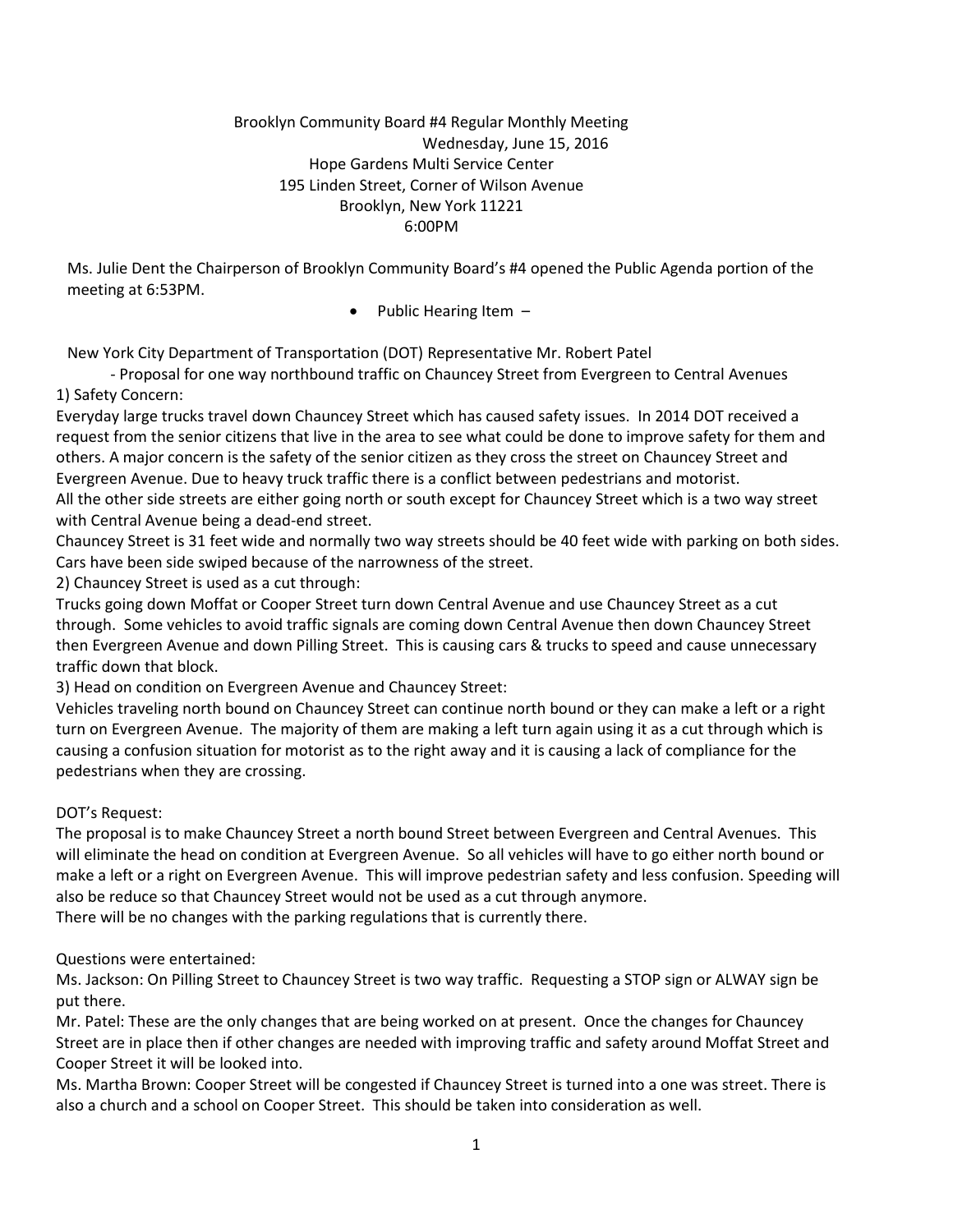Ms. Dent: When was the study done?

Mr. Patel: End of 2014 beginning of 2015. A study was done in the morning at the hours of 7am to 10am and during the pm hours of 4pm to7pm. They physically went out to observe the traffic. The also took sample counts where they went out in the morning and evening times and took a count of the pedestrians and vehicles.

Ms. Dent thank Councilmember Antonio Reynoso for being present at the Community Board #4 meeting and she ask all to congratulate him on getting married.

 - Wyckoff Avenue Corridor, Intersection & Plaza Safety Improvements. Representative Mr. J. Roth There was a workshop done at the beginning of 2016 at Wyckoff Avenue and Palmetto Street.

There have been 3 fatalities and 25 injuries at this intersection and it has been confusing to many. More work still needs to be done stated Mr. Roth.

In 2015 DOT received a lot of money from City Hall to redo Wyckoff Avenue.

This location is found on the border line of Brooklyn CB4 and Queens CB5. It is a 6 leg intersection meaning that you can come in 6 different ways with 25 different movements. The L train runs under it and the M train runs over it. This is also a bus station location causing lots of traffic and pedestrian commuting. There are 6 bus routes. Myrtle Avenue and Cypress Avenues are truck routes which also contributes to the traffic congestion. Wyckoff Avenue is not a truck route.

DOT has been engaged with other city agencies in an initiative called Vision Zero to reduce traffic fatalities. The data from Vision Zero showed that the Wyckoff & Palmetto area is a priority corridor and intersection. Out of the 25 injuries, 16 of them (64%) were pedestrians

The Ridgewood Bus Terminal was started in 2010. The Department of Transportation feels that the retail and transit hub can better serve the subway and bus transfers riders and the community if changes was made. DOT feels that if there was less movement or options for drivers that it would be a safer and simpler place. DOT's proposal is: To put a plaza on Wyckoff Avenue between Myrtle and Gates Avenue. By the removal of vehicles there will be better access to the L and M trains and the bus terminal.

In January 2016 DOT met with the Community Board. In February they met with the Council members. On March 29th a workshop was held in Queens at IS 77 located at 976 Seneca Avenue on April 27, 2016 the workshop was held in Brooklyn at Bushwick School for Social Justice located at 400 Irving Avenue. DOT hosted a one day plaza to show people what the plaza would look like. At the event they asked 130 people if they would like to see a permanent plaza there. Out of the 130 people surveyed 122 of them said yes. They asked how a permanent plaza would affect your shopping. 61 persons (41%) said that it would increase their shopping there. 46% said plaza will cause no change in their shopping.

The B26 and the Q55 would also be re-routed.

If the plaza is approved it will start in the late summer. The reconstruction of Wyckoff Avenue would start in 2018.

# Question were entertained:

Mr. Eliseo Ruiz the chairperson of the Environmental Protection Committee (EPT) commented:

- A beautiful presentation was presented -
- a) DOT is not worried about safety
- b) The 3 fatalities did not occur because some vehicle hit them. It occurs because they walked into path of the back of the bus. This could occur again today or tomorrow if someone does it again.
- c) The police are not enforcing whether someone can make a left or right turn.

Mr. Patel: The plaza is not the focus of the project. They want to make the intersection safer for the people. Councilman Reynoso: No one jumps behind a bus unless they are trying to commit suicide. What happen was the buses have a blind spot and when the bus turned it hit the person. This issue is important to the love one of the people who were killed.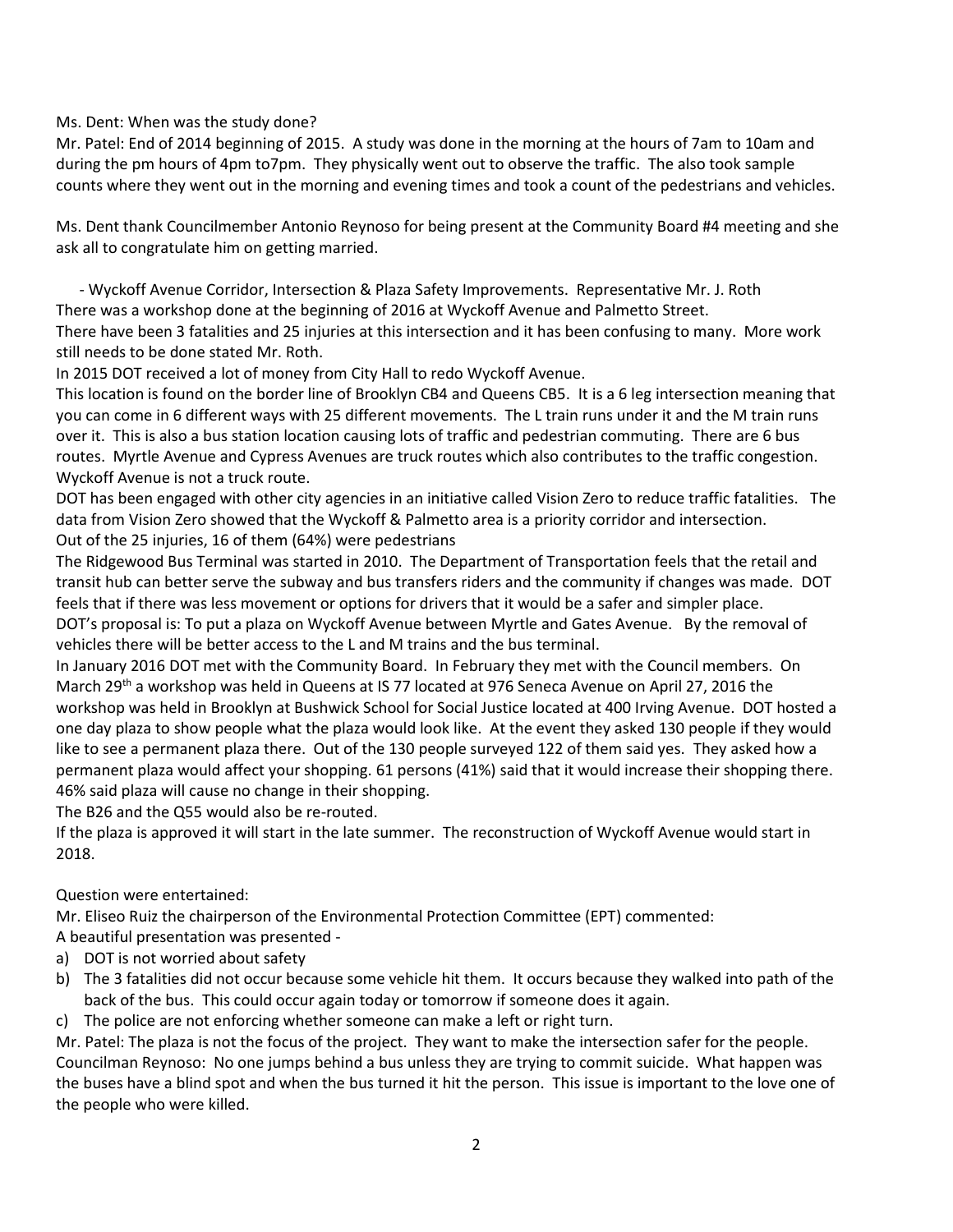Ms. Annette Spellen: Turning Wyckoff into a one way. Food Bazaar is on one side of the street that have two driveways. Auto Zone is on the other side of the street they both have entrances, what happens to the people that shop and use those entrances or exits?

Mr. Patel: Ridgewood place will stay the way it is, he feels that their business would not be impacted by the change.

Mr. Robert Camacho the chairperson the Parks and Recreation expressed his concerns:

Watched the area for 3 hours. There are six houses on Palmetto Street. Ridgewood Place is a two way street. There is 39 feet and only 21 feet to park. There will be no parking on the block if the changes are made. There is another Plaza located at Woodbine and St. Nicholas Avenue and the residents over there are not happy. The Plaza will not work!! If you close it down I think it will be the worst thing you could do.

Edward from Food Bazaar: Food Bazaar is not happy with the proposed changes and feel that it will have a bad effect on the business. 25 to 30,000 families come to the store and dozens of truck come in and out of the parking lot. The closures of streets and other concerns would cost the food store. If the curb cut is opened on Madison Street as proposed then that will divert traffic in front of their supermarket and exit area and this will cause people who pass through their parking lot as a cut through to get to Palmetto Street because it is closed off where it will be closed off because of the Plaza. They asked to be included in any future discussions about the changes. They feel the proposed changes will be a huge safety concern.

Ms. Barbara Smith the chairperson for the Public Safety Committee: The fatalities that occurred happened on the Queens side and they did not start to occur until MTA changed the bus routes to make those turns. Mr. Patel: The proposal is not about the Plaza it is about making the intersection safer.

DI Tolentino, 83<sup>rd</sup> Pct.: The fatalities that occurred did occur in the 104<sup>th</sup> Pct., however we consider what happened over there to have happened on this side as well. We have a lot of trucks in that area. Which is compounded by tons of vehicles and tons of people in the area. I wish there was a walk through so that we could see how to solve the issue/problem.

I do feel that if you build a Plaza there you are going to divert problems elsewhere. Bushwick already have a problem where trucks go down streets that are not designated truck routes. This I believe is going to happen. The right thing to do is to shoot for zero fatalities but if this is not the right solution for the community then one need to go back and look at everything and look at it together to get the correct solution. The Deputy Inspector said that he is the kind of person who like to walk the street and look for himself what he sees. He feels that is what needs to be done a little more. He request that they get together with the 104 Pct., and get some local people to work out the problem so that local businesses will not be impacted, there is safety for the people as well as the area looks nice. We do not have the manpower to put someone there 24 hours but we do have to work out a solution.

Ms. Julie Dent thanked DOT for the excellent presentation.

She welcomed the MTA to speak and asked that everyone not forget the M line even though the L line is the train line that will highlighted in the presentation.

### MTA-New York City Transit

- Canarsie Tunnel "L" Train Reconstruction Project: Presentation by Andrew Inglesby
	- Fix & Fortify Sandy Recovery Work

### Canarsie Tunnel Reconstruction

The Canarsie Tunnel was flooded with 7 million gallons of salt water, which damaged all electrical and communication equipment, including circuit breakers, lighting and power cables, fire protection equipment, emergency alarms, phone systems and fiber optic cables. The water also damaged concrete lining to the tunnel, which has to be repaired to prevent concrete from falling on the tracks. While the Canarsie Tube is safe, the work must get done to avoid future unplanned service disruptions.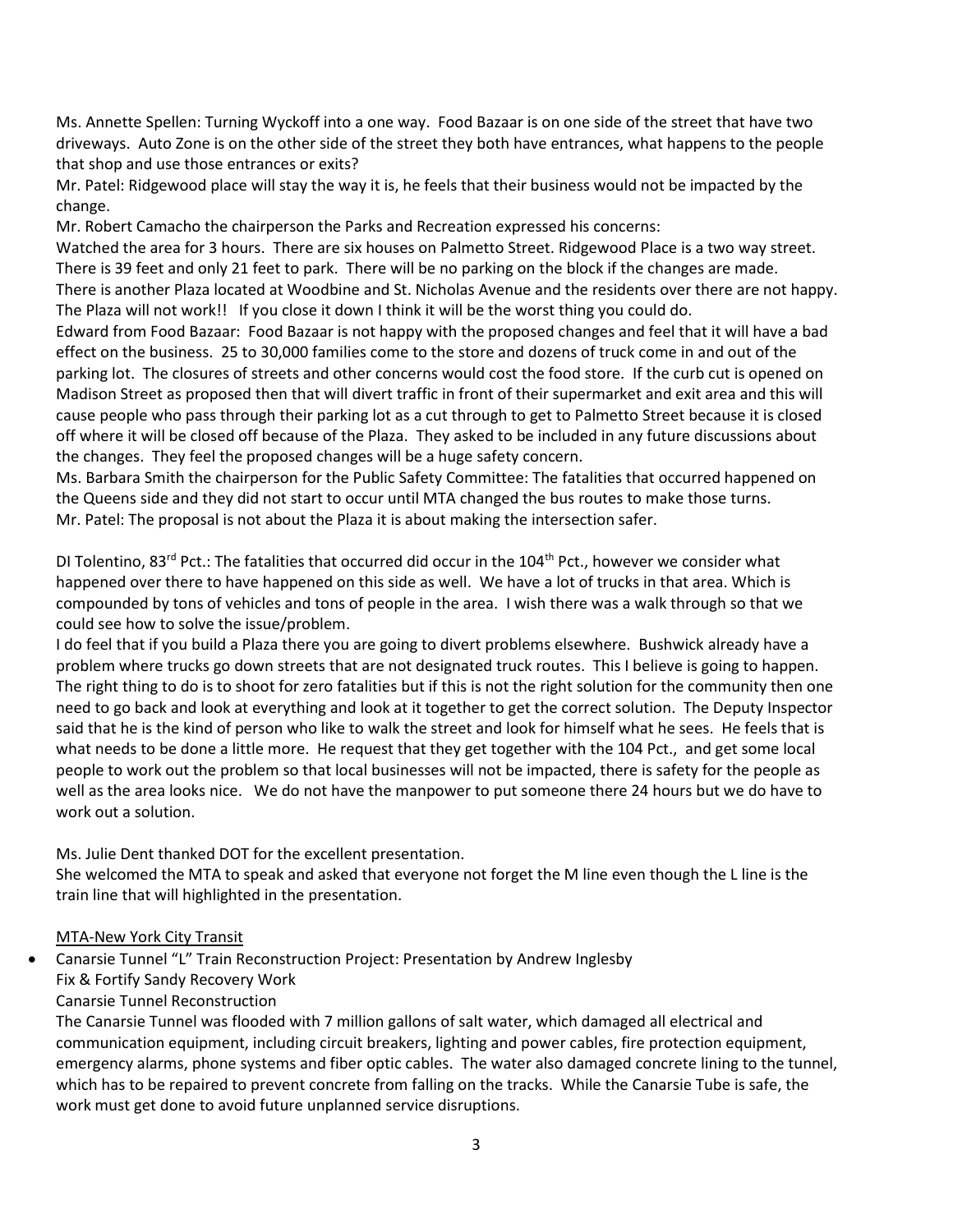For safety and environmental reasons, it is not possible to complete the necessary demolition and reconstruction only overnight and/or during the weekends. Each time a track is closed we need time to restore the system to a safe and reliable weekday operation.

Full closure will start in 2019, but the prep work that requires night and weekend closures will begin before that. What additional subway service would be provide during the different shutdown scenarios?

Under both scenarios, additional M, J & G trains will operated. G trains will be doubled in length. The J and Z would operate local between Myrtle and Marcy Avenues, significantly increasing service to Hewes St., Lorimer Street and Flushing Avenue. A free out-of-system transfer would be provided between Broadway G and Lorimer Street J, M & Z and between Liviona L and Junius 3 stations. Other options will be explored and added if needed.

Work is anticipated to occur 24/7 within the tunnels.

The MTA will work with the community to ensure that impacts to businesses adjacent to work zones are minimized to the highest degree possible. Access to all businesses and residences will be maintained at all times.

Two options:

18 months: Full Closure of the whole line – No L service in Manhattan instead there will replacement bus services. The tracks will be closed starting January 2019 through the summer of 2020. From Rockaway Parkway to Bedford Avenue.

3 years: Close one tube at a time – will have service from Bedford Avenue station into Manhattan but it will be very limited.

**First Roll Call: 9:01PM** – 36 members present this constitute a quorum.

Ms. Dent asked for the acceptance of the agenda with any necessary corrections. Mr. Robert Camacho motioned to accept the agenda as written. It was second by. Ms. Zulma Novoa. Motion moved.

Ms. Dent asked for the acceptance of the previous month's minutes with any necessary corrections. Mr. Joshua Brown accepted the previous month's minutes with any necessary corrections. The motioned was second by Ms. Barbara Smith. Motioned moved.

# **CHAIRPERSON'S REPORT: 9:05 PM**

The Chairperson Ms. Julie Dent welcomed all to Community Board #4's Wednesday, June 15, 2016 monthly public meeting.

Ms. Julie Dent asked that the Elected Officials and / or their representatives introduce themselves and state their respective contact information with their address and telephone numbers.

- 1) Celeste Leon Representing Councilman Rafael Espinal, 786 Knickerbocker Avenue, Brooklyn, NY 11207, 718- 642-8664
- 2) Yamilky Crisostomo, Representing the Brooklyn Borough President Eric Adams, 209 Joralemon Street, Brooklyn, NY 11201, 718-802-3809
- 3) Kevin Worthington, Representing Councilmember Antonio Reynoso, 244 Union Avenue, Brooklyn, NY 11211, 718-963-3141
- 4) Antonio Reynoso, The Councilman, 244 Union Avenue, Brooklyn, NY 11211
- 5) Tahirah Moore Representing the Mayor Bill de Blasio 's Office, CAU, 253 Broadway, New York 10007
- 6) Miguel Suarez Representing Senator Martin Malave Dilan, 573 Metropolitan Avenue, Brooklyn, NY 11211, 718- 573-1726

City, State or Federal Agency Representatives were asked to introduce themselves and state their respective contact information.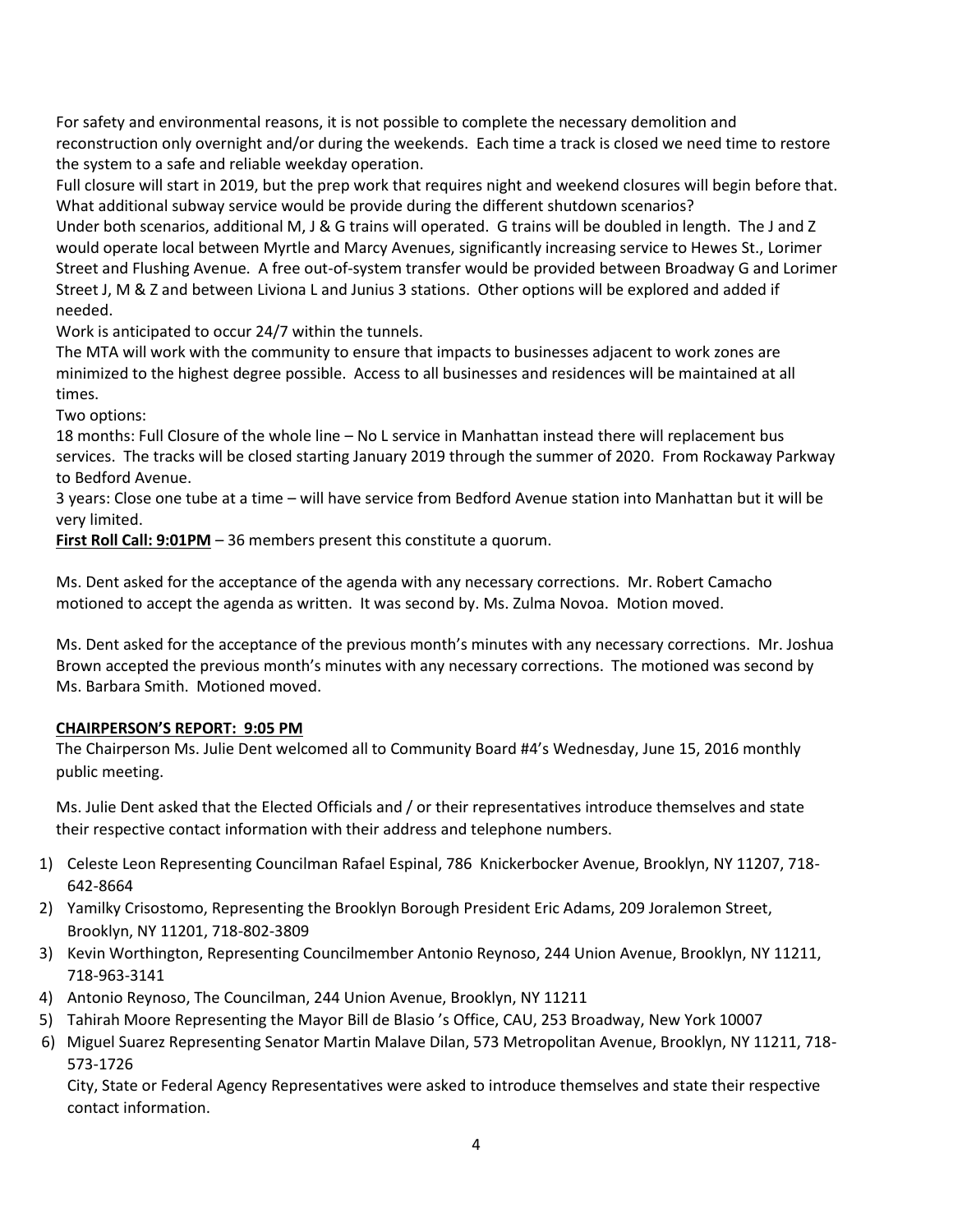- 1) Maggie Mangual, Program Manager Wyckoff Heights Hospital, Sexual Health Behavior, 718-508-4669
- 2) Deputy Inspector Max Tolentino, 83<sup>rd</sup> Pct. 480 Knickerbocker Avenue, 718-574-1697
- 3) Detective Franco, 83rd Pct., Community Affairs Unit, 480 Knickerbocker Avenue, 718-574-1697
- 4) Boniface WeWe, Brooklyn Public Library, Washington Irving Branch, 360 Irving Ave., 718-628-8278

Community Board #4 has been assigned twelve new members and one returning member. She asked that the members stand as she says their name.

> Jo-Ena Bennett LA Blacksmith Joshua Brown Sufia Chowdhry Edwin Delgado Denisse Reyna-Dolin Ernest Estime Kweighbaye Kotee Nancy Liao Dustin Sonneborn Jerry Valentin James Wiseman Odolph Wright

Ms. Dent and the other board member welcomed them to the board and look forward to doing many positive things that will prove quite beneficial for the community. A package of information including the board By-Laws, committee choice form and updated contact information was sent to all members; she asked for the new board members to please return the form to the District Manager or Mr. Willie Morales at tonight's meeting.

Parks and Recreation Committee will report on a wonderful design for the Hope Park Ball Field which the board are extremely happy about. However, the other side of the district- specifically on Moffat Street is a loss of a capital project. A skate park was to be constructed on Moffat Street from Knickerbocker to Irving Avenue. The previous NYC Council Member Erik Dilan had committed the money. The land, (PRIVATELY OWNED) was in the process of being acquired by the Department of Parks for the development of the park. Capital monies was in place and land - acquisition was underway. However, the owner had a change of mind, thus the park development at that site was no longer a plan.

The capital funds were replaced at Hope Park!! The community and residents are now questioning what happened to the Skate- Park? Why was the funds removed before working with the community to locate another site?

Bushwick Community Plan- Meeting on Monday, June 20, 2016 from 6:30-8:30 -1474 Gates Ave.

Per Scholars is coming to Brooklyn to provide free IT classes to young adult. Classes start in September at 630 Flushing avenue Brooklyn NY. https://perscholas.org/apply

Feel free to contact Kelly Richardson Managing Director, New York regarding any questions at (718) 772-0647 Fax (718) 991-0362E [krichardson@perscholas.org](mailto:krichardson@perscholas.org)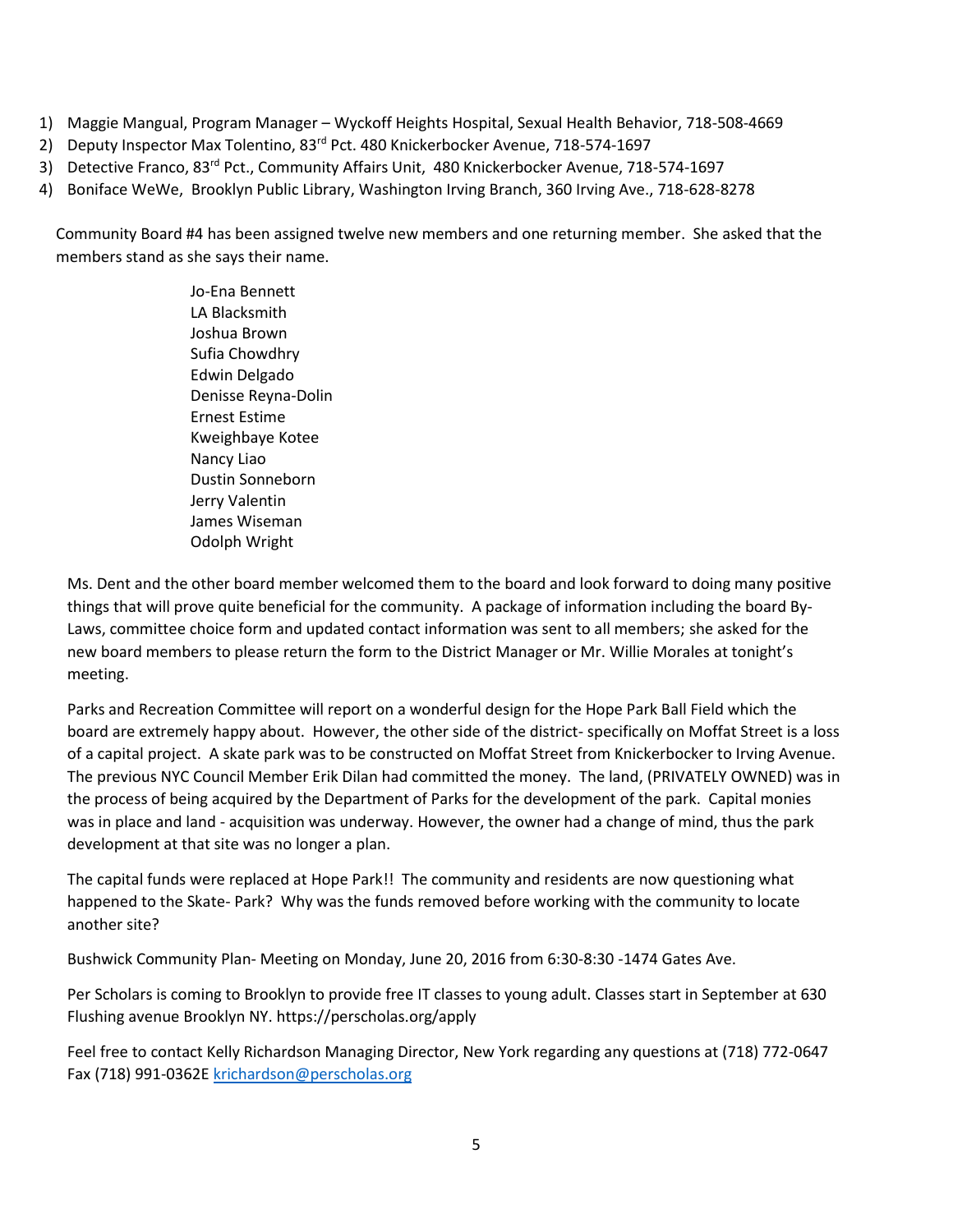### **DISTRICT MANGER'S REPORT: 9:16PM**

The District Manager Ms. Nadine Whitted said greetings and good evening from herself and the staff of CB#4. Here is a brief items of major interest and or concern.

### Saturday, June 11, 2016

The Kings County District Attorney's Office –hosted at the St. Thomas Episcopal Church located at 1405 Bushwick Avenue the first local BEGIN AGAIN which is an opportunity to resolve any NYPD Summons issued prior to May 6, 2016.

The results of the event is: 192 person seen with 110 warrants vacated. The difference is because one of the following reasons:

- Didn't have a warrant
- Had a more serious criminal situation
- Transit or parking violation

Kings County DA THOMPSON – send Community Board #4 and other community partners in justice notifications on cases of which he has tried.

### Thursday, June 9, 2016

Enjoyed our 11th Annual Brooklyn Queens Day Parade and Shape Up- Bushwick Festivities on Thursday, June 9th, at the Irving Square Park at Wilson Avenue and Weirfield Streets. With many gracious donations from a host of sponsors and supporters, including Metro Plus, Blue Cross Blue Shield Health Plus, Affinity, Woodhull Hospital and Wyckoff Hospitals, Health Care Education Project 1199, Broadway Stages, Bogopá Food Corporation, UJIMA CWT, City Agencies, local Community Organizations, Swerve Church countless volunteers, NYS Senator Martin Malave Dilan and NYC Council Member Rafael Espinal all participated or contributed to make sure the event was a successful one. We extend many thanks from the entire Bushwick Community.

### Tuesday, June 7, 2016

### ADA- Timothy Gough –Prosecutor in Charge of the Gray Zone

Ms. Whitted met at the  $83^{rd}$  Pct., to discuss items of concern in relationship to the DA's office and the Bushwick Community. Currently we don't have a person solely assigned to the district. Those present at the meeting all echoed the same need. NYCHA (Hope Gardens) representative spoke of the various ongoing arrests however person(s) still resides in the development often time conducting more crimes.

### Monday, June 6, 2016

The EPT Committee convened a meeting which led up to the public hearing scheduled for tonight. Thursday, May 26, 2016

Wyckoff Heights Medical Center held a Community Engagement Session the Governor's Office on the various components of the hospital.

### Thursday, May 19, 2016

Congresswoman Velazquez representative Ms. Cruz invited United States Postal Services Community Relations Department and Area Manage to discuss ways of improving of service delivery within the district after hearing about the many postal complaints. Many of the complaints were focus on missed or lack of package deliveries and attitudes of workers and management.

In an effort improve on services the following was given:

GoPost- Information where one can ship and receive packages 24hours 7 day per week access. Registration is Free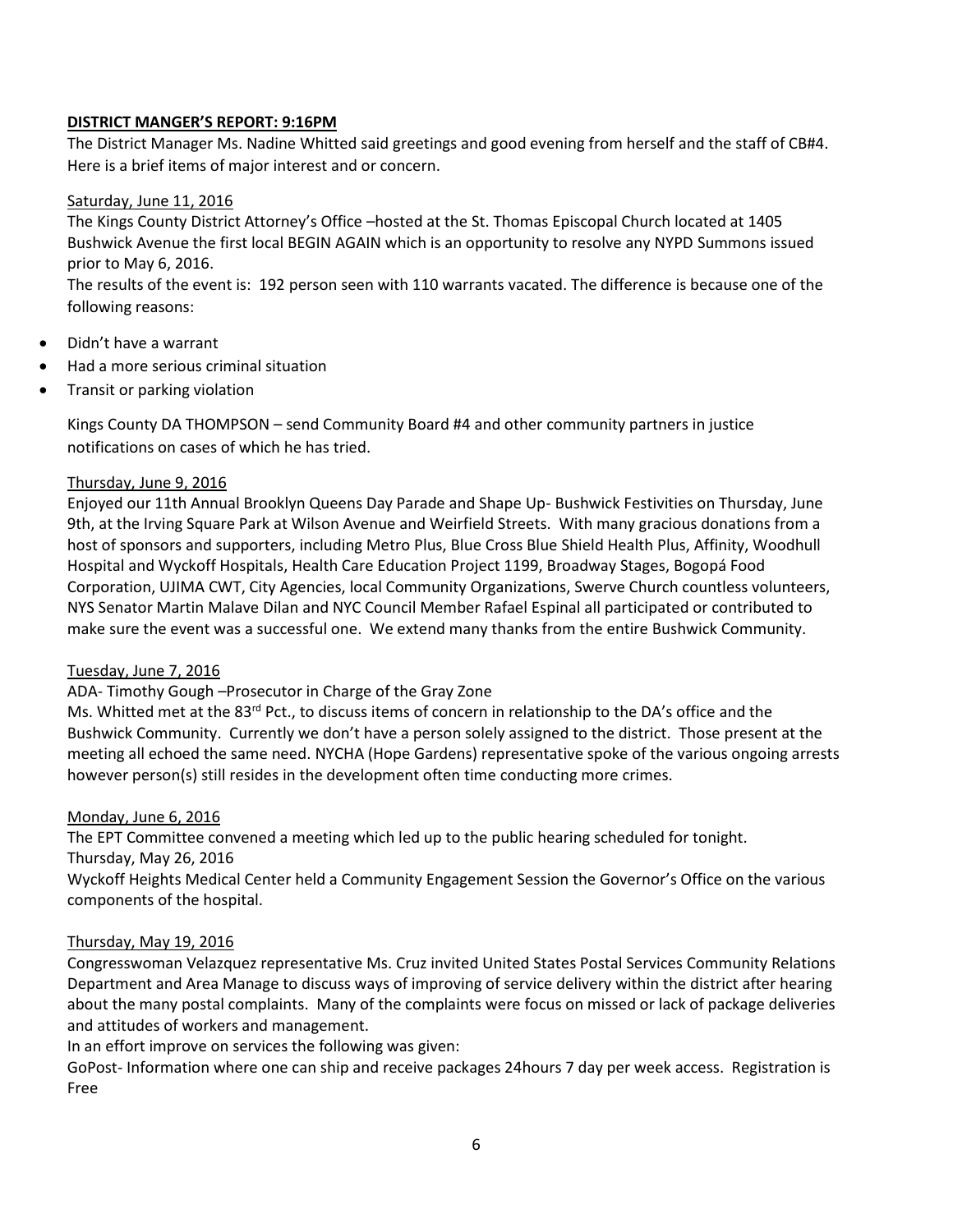- 1) Visit [www.gopost.com](http://www.gopost.com/) and click "Register" and follow instructions. You'll receive an email with your new gopost account number
- 2) Complete the registration process by showing your ID at this post office (or a nearby participating post office listed a[t www.gopost.com/poauthentication](http://www.gopost.com/poauthentication) Let the clerk know your gopost account number and present one form of government – issued ID.
- 3) Once you receive an email confirmation, your account is active and ready to use. You can begin using gopost immediately! In the meantime, we will send you your gopost account card in the mail…You can start using your account event without the card. When you log into the gopost unity, manually enter your gopost account number, along with your selected PIN. (If you have already completed Step 2-i.e. shown you ID at the post office you can ignore the instruction included with the packet to do so. GoPost –Locations regardless to where you live or work you are able to use any GoPost location.

For assistance please email [gopost@usps.gov](mailto:gopost@usps.gov) or call USPS-MY-GOPOST at 877-769-4676.

Availability of PO Boxes at the local Post Office sites

Jobs Available – with the United States Postal Service. However all males born after 12/31/59 must be registered with the Selective Service System

# FDNY

6-5-16- 2<sup>ND</sup> Floor Exterior Deck Collapsed- 16 minor injuries 5-28-16- 2 St. Nicholas Ave. structural fire 3-story occupied multiple dwelling no injuries 5-22- 398 Woodbine St. structural fire. 3-story multiple dwelling no injuries

Department of Environmental Protection temporary intersection closure and new traffic pattern.

St. Nicholas Ave. & Scott Avenue & Troutman Street from June 20, 2016 to June 30, 2016. Beginning Monday, June 20<sup>th</sup> and continuing through June 30<sup>th</sup>, the following closures and change to traffic will be implemented.

- St. Nicholas Avenue will have one way traffic pattern heading towards flushing Avenue from Starr Street to Jefferson Street
- **•** Intersection of St. Nicholas, Troutman Street and Scott Avenue will be close.

No through traffic will be allowed on Troutman Avenue across St. Nicholas Avenue. No through traffic will be allowed to Scott Avenue from St. Nicholas Avenue. Traffic will be allowed to Scott Avenue from Troutman Street

 These patterns and detour plan will be on for 24 hours, 7 days a week. This temporary change is necessary while the NYC Department of Environment Protection (DEP) performs upgrades to the sewer infrastructure in the area.

For more information contact the Resident Engineer's office at 718-361-1601.

# **Committee Reports: 9:30PM**

Park and Recreation Committee (PRC) Chairperson: Mr. Robert Camacho

Meeting held on Monday, June 13, 2016 - 1420 Bushwick Avenue, Suite 370, Brooklyn, NY 11207-1422 Members Attending: Mr. Robert Camacho, PRC Committee Chair, Julie Dent, Board Chairperson. Others Attending: Nadine Whitted, District Manager, Daniel Torres, Stephy Soto – Swerve Church, Eric Mattes, Imelda Bernstein, Mary Salis – Dept. of Parks, Yogi Rosario – El Puente Items Discussed:

The Department of Parks and Recreation is hoping to get Community Board #4 support of the project which will update the Ballfield, adult fitness areas and a toddler's lot. Should the board approve the plan, the project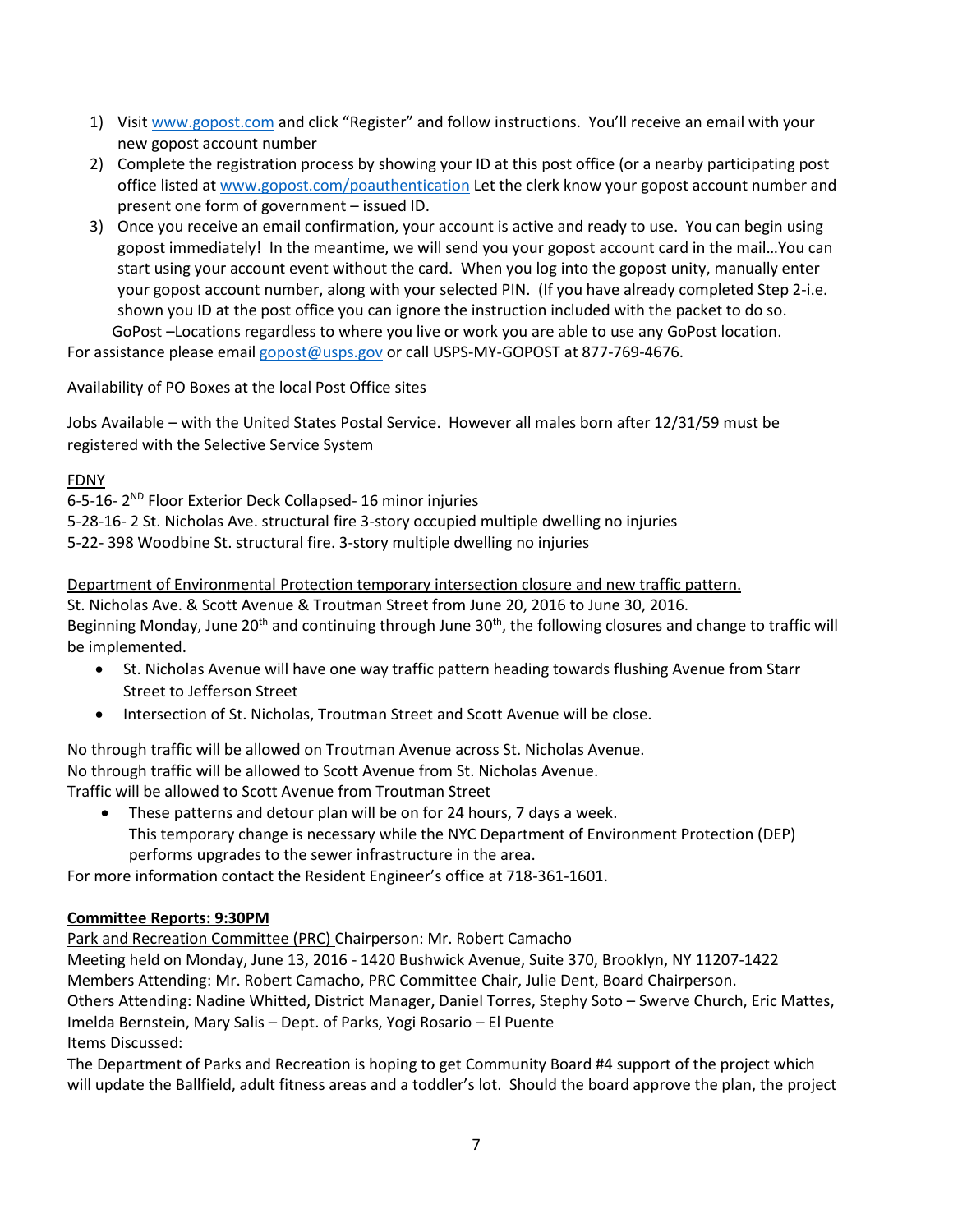will be process. The timeline for construction would take approximately one (1) year after the schematic design phase.

Plans for the project was electronically forwarded to the members for their review and for any input.

## **Recommendations: 9:32**

- 1) Ms. Barbara Smith Motion to have the MTA L Train L project to take place in 18 months. Motion was second by Ms. Martha Brown. Raul Rubio abstain and Ms. Kweighbaye Kotee opposed requesting 3 years. Motion Moved.
- 2) Proposal for one way northbound traffic on Chauncey Street from Evergreen to Central Avenues. The board voted 17 yes, 10 abstain and 7 no.
- 3) Wyckoff Avenue Corridor, Intersection & Plaza Safety Improvements. The board voted 31 no, 3 yes.

### **Announcements – 9:48PM**

Wyckoff Heights Medical Center: Be intimate with your health! Take Pride in Knowing! Friendly & Confidential Clinic Services

FREE Rapid HIV testing-resulting in 30 minutes, STD testing & Treatment, PEP (Post-exposure prophylaxis), PrEP (Pre-exposure prophylaxis), HIV & Hepatitis C Medical Care, and Health counseling & supportive services. CALL or TEXT to make an appointment 347-723-6925 or 347-528-5604.

You can walk-in Monday to Friday 9AM to 4PM. 1610 DeKalb Avenue, Brooklyn, NY 11237 (Take the "L" train (DeKalb Station) or the B13/B38 buses.

Brooklyn Public Library: Need Homework Help? We Can Help!! Washington Irving Library – 360 Irving Avenue, Brooklyn, New York 11237, 718-628-8378

Tuesday at 3:00PM to 5:30PM, if you are in grades 1-8 we can help you with your homework. FREE!!!! Call 718-628-8378

You Are More Than Your Credit Score! There's no evidence linking credit history to job performance. That is why NYC made it illegal to use credit reports in employment decisions. For most jobs in New York City employers cannot run your credit report; ask your credit history in an employment decision. The NYC Commission on Human Rights has resources for both job seekers and employers to understand their rights and obligations under the law.

If you believe an employer discriminated against you based on your credit history, contact the Commission on Human Rights by calling 311 and visit nyc.gov/humanrights. #creditchecklawNYC

All New Yorkers are Pedestrians: Here are things you can do to protect yourself in the traffic environment.

- a) Stop at the Curb: The sidewalk is the safest place to check for traffic.
- b) Look in all directions for vehicles and bicycles. Even if it is a one way street… even if the signal is in your favor… look around, just in case.
- c) Watch for turning cars: 3 out of 4 crashes occur at intersections. Some spots are more complicated than others. Be especially alert for traffic turning left.
- d) Do what you can to be seen: Do not assume drivers can see you. Add a brightly colored umbrella, bag or scarf or something white at night.
- e) Heads Up: Put your phone down while crossing the street.
- f) Make eye contact with drivers of large vehicles: You cannot be seen directly in front of a bus or truck. Step back from the vehicle, even wave to make yourself seen.

Aging New Yorker are particularly vulnerable on the streets as pedestrians. They make up 12% of the population but account for 35% of fatalities on the streets.